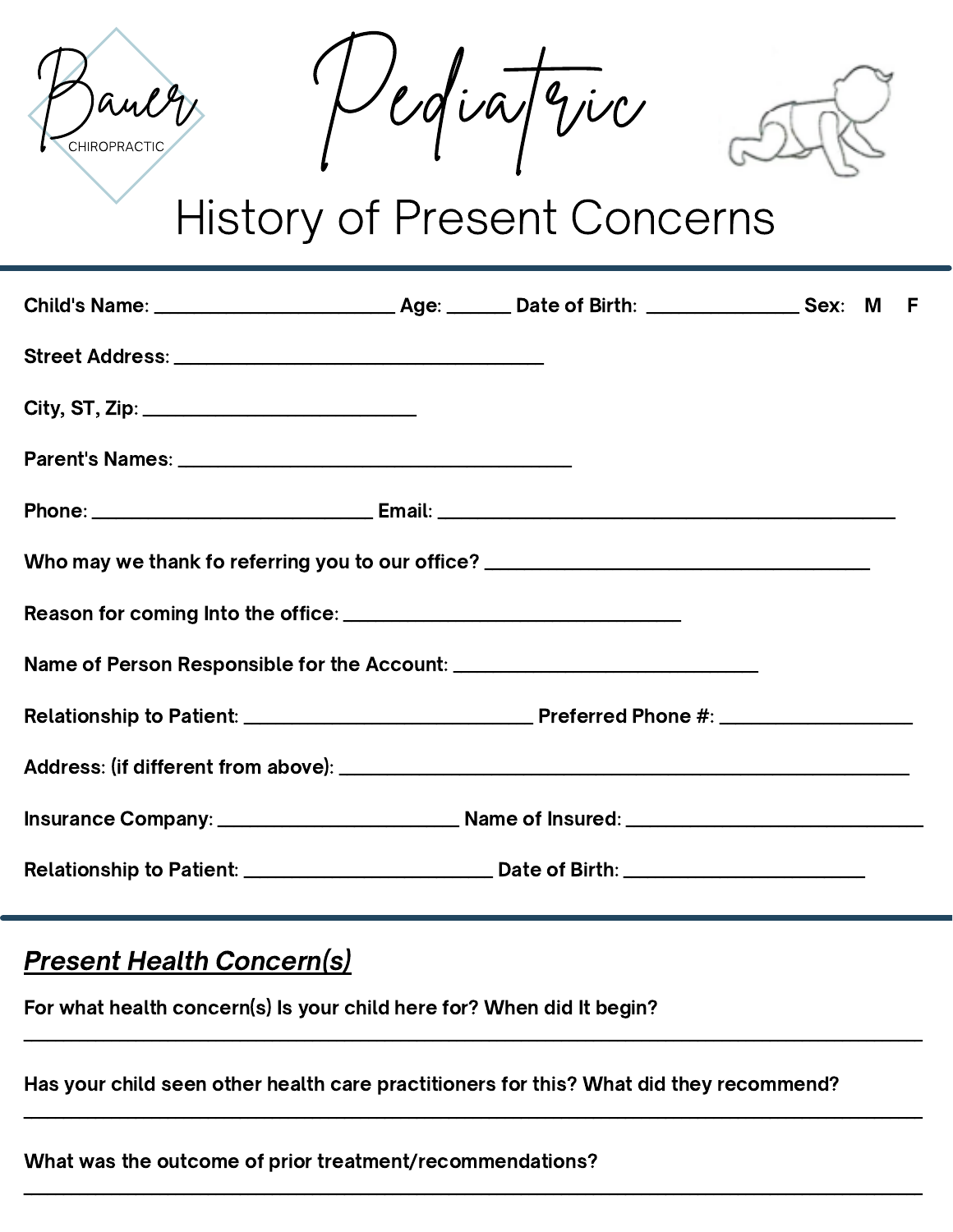# **Health History:**

### Symptoms: Please check any current or past problems your child has on the list below

| __ Anemia<br>Arthritis<br>$\_\$ ADHD<br>_ Allergies<br>__ Anxiety<br>__ Arm/Elbow Pain<br>_ Asthma<br>_ Backaches<br>_ Behavioral Issues<br>__ Bed Wetting<br>_ Blood Disorders<br><b>__ Broken Bones: _______</b><br>_ Chest Pain<br>Chronic Earaches<br>__ Colic<br>__Concussions<br>__Constipation | $\_\_$ Convulsions<br>__Cough/Wheeze<br>_ Diabetes<br>_ Diarrhea<br>_ Digestive Problems<br>__ Dizziness<br>_ Eczema<br>$\equiv$ Fainting<br>$r$ Fever/Chills<br>_ Frequent Colds<br>_ Growing Pains<br>__Headaches<br>_ Heart Condition<br>__Hernias<br>__ Hyperactivity<br>__Hypertension<br>__ Joint Pain | __ Insomnia<br>__ Itchy Eyes<br>_ Knee/Foot Pain<br>_ Leg/Hip Pain<br>_ Muscle Pain<br>_ Nightmares<br>_ Poor Appetite<br>__Rashes<br>_ Reflux/Spitting Up<br>_ Runny Nose<br>__ Scoliosis<br>_ Sinus Trouble<br>_ Sprains/Strains<br>_ Stomach Aches<br>_ Unusual Moles<br>$\frac{1}{2}$ Other: $\frac{1}{2}$ |
|-------------------------------------------------------------------------------------------------------------------------------------------------------------------------------------------------------------------------------------------------------------------------------------------------------|--------------------------------------------------------------------------------------------------------------------------------------------------------------------------------------------------------------------------------------------------------------------------------------------------------------|----------------------------------------------------------------------------------------------------------------------------------------------------------------------------------------------------------------------------------------------------------------------------------------------------------------|
|                                                                                                                                                                                                                                                                                                       |                                                                                                                                                                                                                                                                                                              |                                                                                                                                                                                                                                                                                                                |
|                                                                                                                                                                                                                                                                                                       |                                                                                                                                                                                                                                                                                                              |                                                                                                                                                                                                                                                                                                                |
|                                                                                                                                                                                                                                                                                                       |                                                                                                                                                                                                                                                                                                              |                                                                                                                                                                                                                                                                                                                |
| <u> Prenatal History:</u>                                                                                                                                                                                                                                                                             |                                                                                                                                                                                                                                                                                                              |                                                                                                                                                                                                                                                                                                                |
|                                                                                                                                                                                                                                                                                                       | Location of Birth: __ Home __ Birthing Center __ Hospital                                                                                                                                                                                                                                                    |                                                                                                                                                                                                                                                                                                                |
|                                                                                                                                                                                                                                                                                                       |                                                                                                                                                                                                                                                                                                              |                                                                                                                                                                                                                                                                                                                |
|                                                                                                                                                                                                                                                                                                       |                                                                                                                                                                                                                                                                                                              |                                                                                                                                                                                                                                                                                                                |
| Cigarette/Alcohol use during pregnancy: Y - N                                                                                                                                                                                                                                                         |                                                                                                                                                                                                                                                                                                              |                                                                                                                                                                                                                                                                                                                |
|                                                                                                                                                                                                                                                                                                       | Birth Intervention: ___ Forceps ___ Vacuum ___ Caesarian                                                                                                                                                                                                                                                     |                                                                                                                                                                                                                                                                                                                |
|                                                                                                                                                                                                                                                                                                       |                                                                                                                                                                                                                                                                                                              |                                                                                                                                                                                                                                                                                                                |
|                                                                                                                                                                                                                                                                                                       | Birth Weight: __________________________ Birth Length: _________________________                                                                                                                                                                                                                             |                                                                                                                                                                                                                                                                                                                |